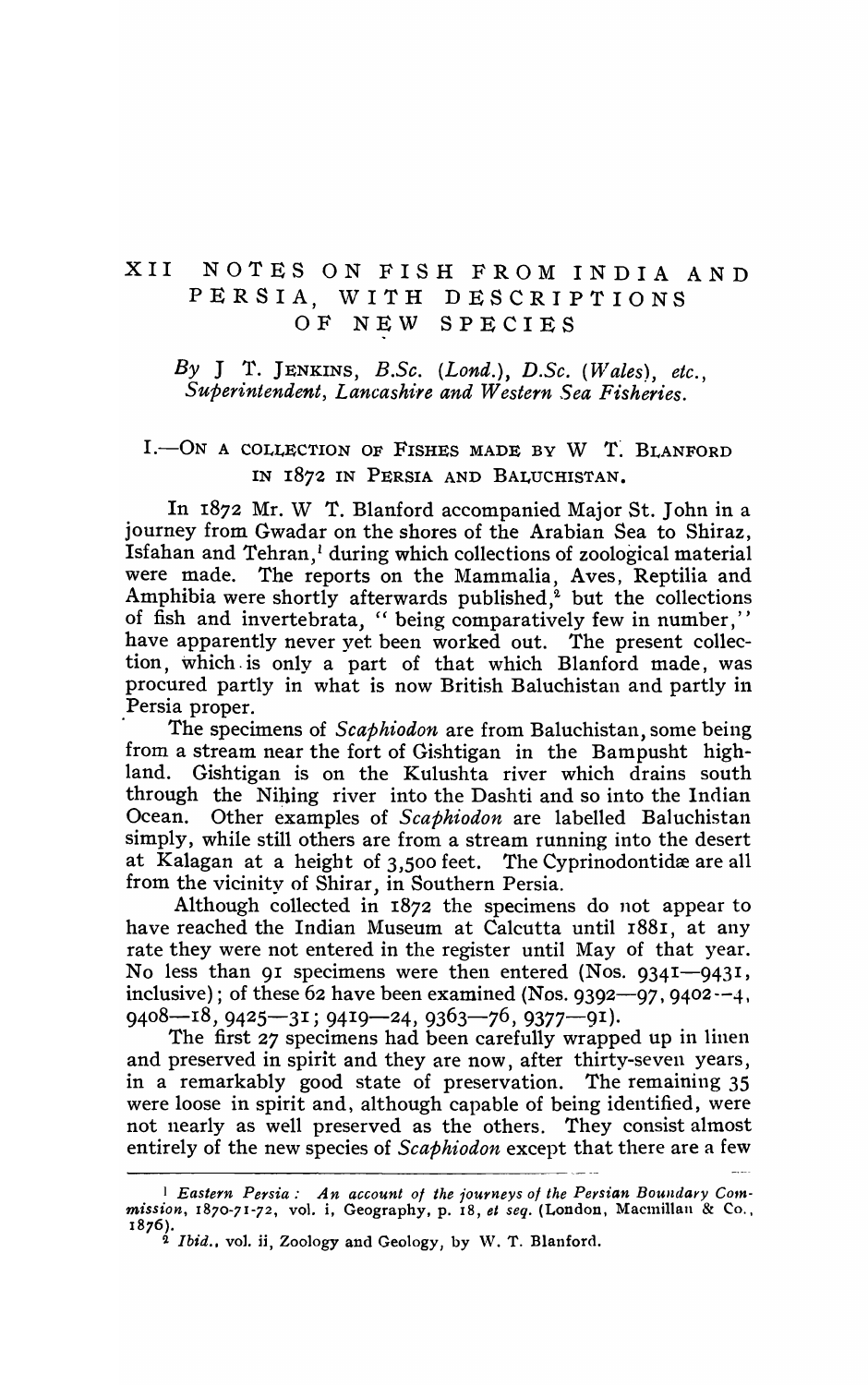*Discognathus lanzta* and one imperfect specimen of *Cyprinodon blanfordii.* All the specimens are Cyprinidæ and belong to the genera Scaphiodon, Cyprinodon and Discognathus. The specimens genera *Scaphiodon, Cyprinodon* and *Discognathus*. of *Scaphiodon* differ from those previously described and are here recorded as a new species.

*Scaphiodon baluchiorum*, sp. nov. (Pl. vi, fig. 1.)

D. 3-9-10, V. 8, A. 8-9, P. 16, C. 10. L.l. 37-39, L.tr.  $6\frac{1}{2}$ -3 $\frac{1}{2}$ .

Length of head  $5\frac{1}{2}$  times and height of body  $4\frac{1}{2}$  times in total length (including the caudal fin). Snout obtuse, covered with glandular pores. Diameter of eye  $3\frac{1}{4}$  times in length of head. Interorbital width  $2\frac{1}{3}$  times in length of head. Mouth inferior, upper jaw the longer.

Barbels, a maxillary pair, about half the length of the eye. Dorsal fin commencing slightly before ventrals, its third undivided ray osseous and posteriorly serrated in its lower half. Height of dorsal fin about  $\frac{3}{4}$  that of body. Pectoral shorter than head. Well-marked tubercles on rays of anal fin occasionally present (absent in the specimen figured). Caudal forked, upper lobe the longer.

Scales regularly arranged, in this respect differing from S. *irregularis* (Day); on lower surface of body small and rudimentary. Dorsal and lateral scales with fine black dots, especially on lateral surface of body.

*Colour* (in spirit) greyish above gradually fading to silvery below.

Localities.-Gishtigan (Bampusht); Kalagan, 3,500 feet; Bal uchistan.

*Cyprinodon blanfordii,* sp. nov. (PI. vi, fig. 3.)

D. 9, V. 5, A. 8, P. 16, C. 24. L.I. 32, L.tr. 13.

Height of body  $3'4$  times, length of head  $3'8$  times, in total length inclusive of caudal. Snout obtuse, truncated, mandible directed vertically upwards. Diameter of eye twice length of snout and one-third length of head. Interorbital space slightly wider than diameter of eye.

Origin of dorsal fin much further from tip of snout than from root of caudal. First anal ray below fourth dorsal.

*Colour.-Body* dark brown above fading to pale yellow below. Fins colourless. Operculum and head below eyes with minute black spots. A series of black spots more or less longitudinally arranged along sides of body, with a larger lozenge-shaped spot near root of tail. In these specimens, which have been in spirit for over 30 years (although to some extent protected from the light, owing to their being wrapped up in linen). the colour must necessarily have changed considerably.

Locality.-East of Shiraz, South Persia (Reg. Nos. 9416-18).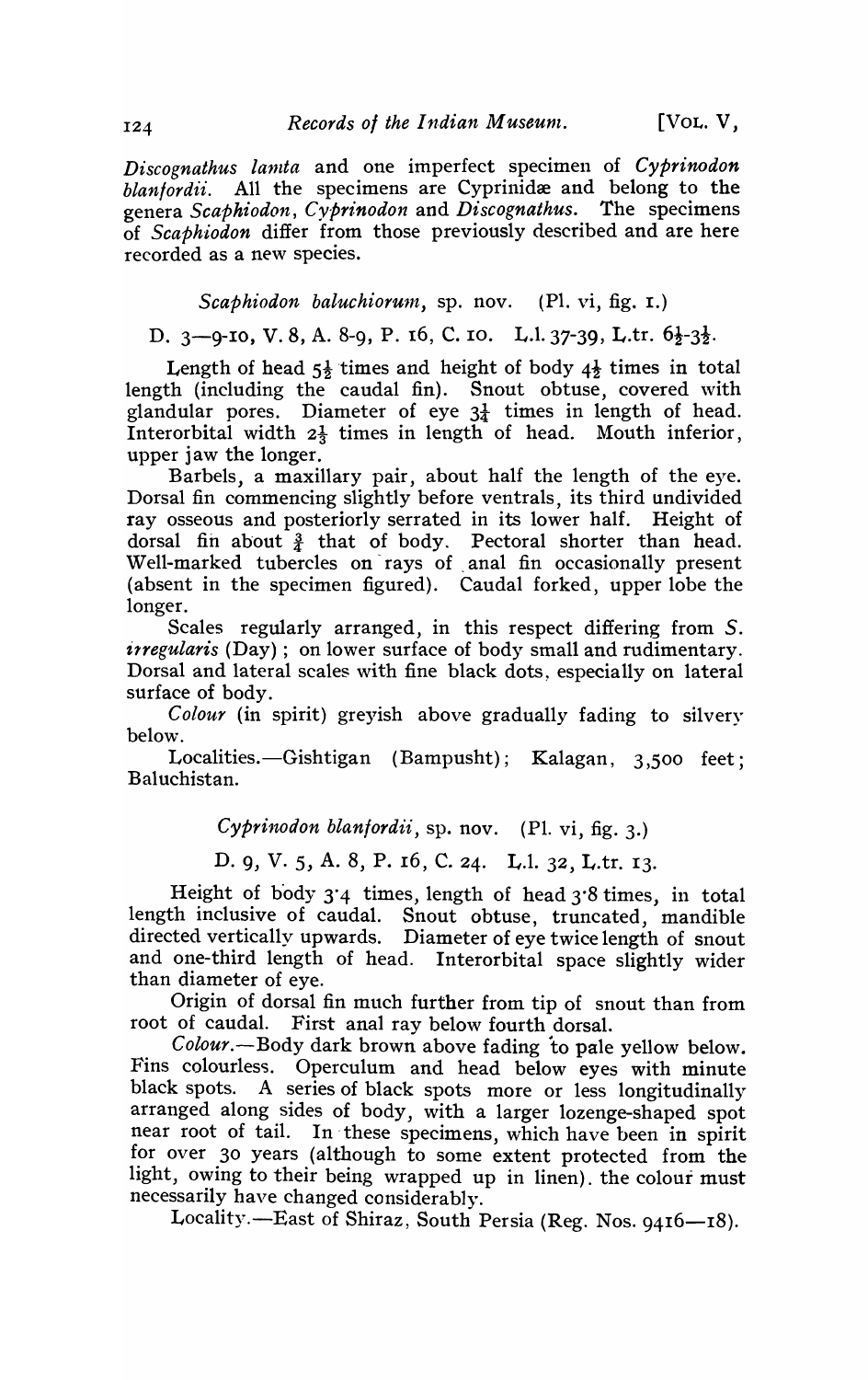This species somewhat resembles *Cyprinodon punctatus*,<sup>1</sup> a form identical with the Lebias punctatus of Heckel<sup>2</sup> which was recorded from Nemek-Deria, a salt-water lake near Shiraz. The number of rays in the dorsal and anal fins, the number of lateral line scales and in particular the number of lateral transverse rows of scales differentiate C. *blanlordii* from C. *punctatus.* 

*Cypr'inodon persicus,* sp. nov. (PI. vi, fig. 4.)

D. 9, V. 4, A. 9, P. IS, C. 27. L.1. 29, L.tr. 14·

Height of body  $3.5$  times, length of head  $3.7$  times, in total length inclusive of caudal.

Body elevated and compressed. Snout obtuse, mandible directed upwards. Diameter of eye  $I_3^2$  length of snout and  $2\frac{1}{6}$  in length of head. Interorbital space broad, not less than one and a half times diameter of eye. Origin of dorsal much nearer to root of caudal than to eye and situated considerably behind the vertical from the root of the ventral, which is half-way between the tip of the snout and the base of the caudal.

Colour (in spirit).-The head and body are both light brown in colour. Along the body there is a number (10) of vertical white stripes, running from the· ventral surface to just below the dorsal margin. The operculum is unspotted. The dorsal fin is blackish except at the margin and base, both of which are whitish. The other fins are pale yellow. In one of the two specimens there is a pale band running across the snout between the eyes.

Locality.-Spring on the edge of Shiraz Lake, Southern Persia (Reg. Nos. 9403-4).

This species comes near *Cyprinodon sophia*<sup>8</sup> (Lebias sophia of Heckel), but differs from it in the number of fin rays and lateral line scales. The lateral transverse row is 7 in C. *sophia*, whereas in C. *persicus* it is 14. 'fhe origin of the dorsal fin is also markedly different in the two species; in C. *sophia* it is midway between the root of the caudal and the eye, whereas in  $C$ . persicus it is much nearer the former.

*Cyprinodon pluristriatus,* sp. nov. (PI. vi, fig. 5.)

D. II, V 6, A. 12, P. 15, C. 28. L.l. 29-31, L.tr. 14.

Height of body 3'5 times in length of head and 4 in total length inclusive of caudal.

Body elevated and compressed, snout obtuse. Diameter of eye nearly equal to length of snout. Interorbital space about  $I_3^2$ diameter of eye. Origin of dorsal much nearer to root of caudal than to eye.

<sup>)</sup> See Giinther's Catalogue, vol. vi, p. *30S.* 

<sup>&</sup>lt;sup>2</sup> In *Russegger, Reisen*, ii, 3, p. 268, taf. 22, fig. 3 (quotation taken from Günther).

<sup>&</sup>lt;sup>8</sup> See Günther's Cat., vol. vi, p. 304.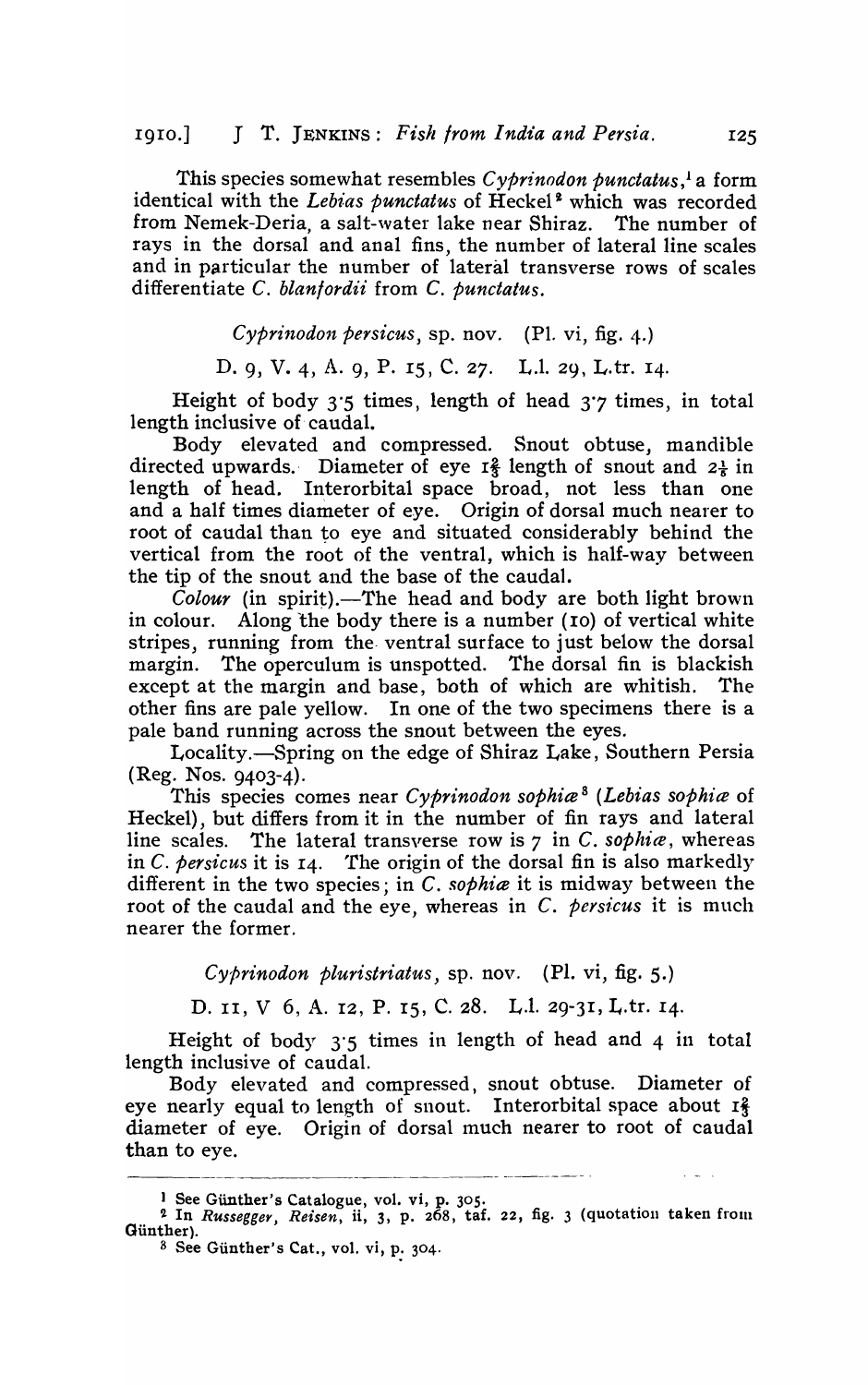Colour (in spirit).—The head and body are of a dark brown colour. Along the sides of the body there is a number of vertical white stripes, running from the ventral surface to just below the dorsal. The number is greater than in C. persicus, being from  $14$ to 16. The operculum has a number of small brownish spots irregularly arranged. The fins are yellowish brown and, except the pectoral and pelvic, are white-edged. The lower edge of the pectoral is tinged with black.

Locality.—East of Shiraz, stream running to Fussa, Southern Persia, 5,000 feet (Reg. Nos.  $9408 - 12$ ).

This species is allied to the previous one, C. persicus, but is readily distinguished by the greater number of vertical white bands. In C. *pluristriatus* these bands are appreciably narrower than in C. persicus. The fin ray formula also differs in the two species.

### BIBLIOGRAPHY OF WORKS RELATING TO PERSIAN AND BALUCHISTAN INLAND FISH.

Cuvier et Valenciennes Histoire naturelle des poissons, 1844, vols viii, xiv, xvi. "Nuove specie di Animali raccolte in Fillippi, F. de un viaggio in Persia," Arch. per la Zool., ii, 1863. Note di un Viaggio in Persia, Milan, Fillippi, F. de 1865. Gives list of vertebrata, including twenty-two fishes, of which ten are described as new species, namely, Gobius macropus, Systomus alpinus, Barbus cyri, Barbus miliaris, Abramis microlepis, Squalius turcicus, Telestes leucoides, Alburnus eichwaldii, Alburnus doriæ and Acanthopsis aurata. Some of these fish are not Persian in the sense that they were found within the boundaries of Persia as at present constituted. "Cyprinus capoeta et Güldenstadt Cyprinus inussa," Nov. Comm. Petropol., xvii, 1773, p. 507, pls. viii, ix. British Museum Catalogue of Fishes, Günther, A. vols. iii, v, vi, vii, 1868. Günther, A. Zoology of the Alghan Delimitation Commission, second series, vo v, 1887, Fishes. Describes a new species of Cir*rhina*, C. afghana, which occurs in N. Baluchistan, also a new species of Schizothorax, S. rawlinsii, from Bard,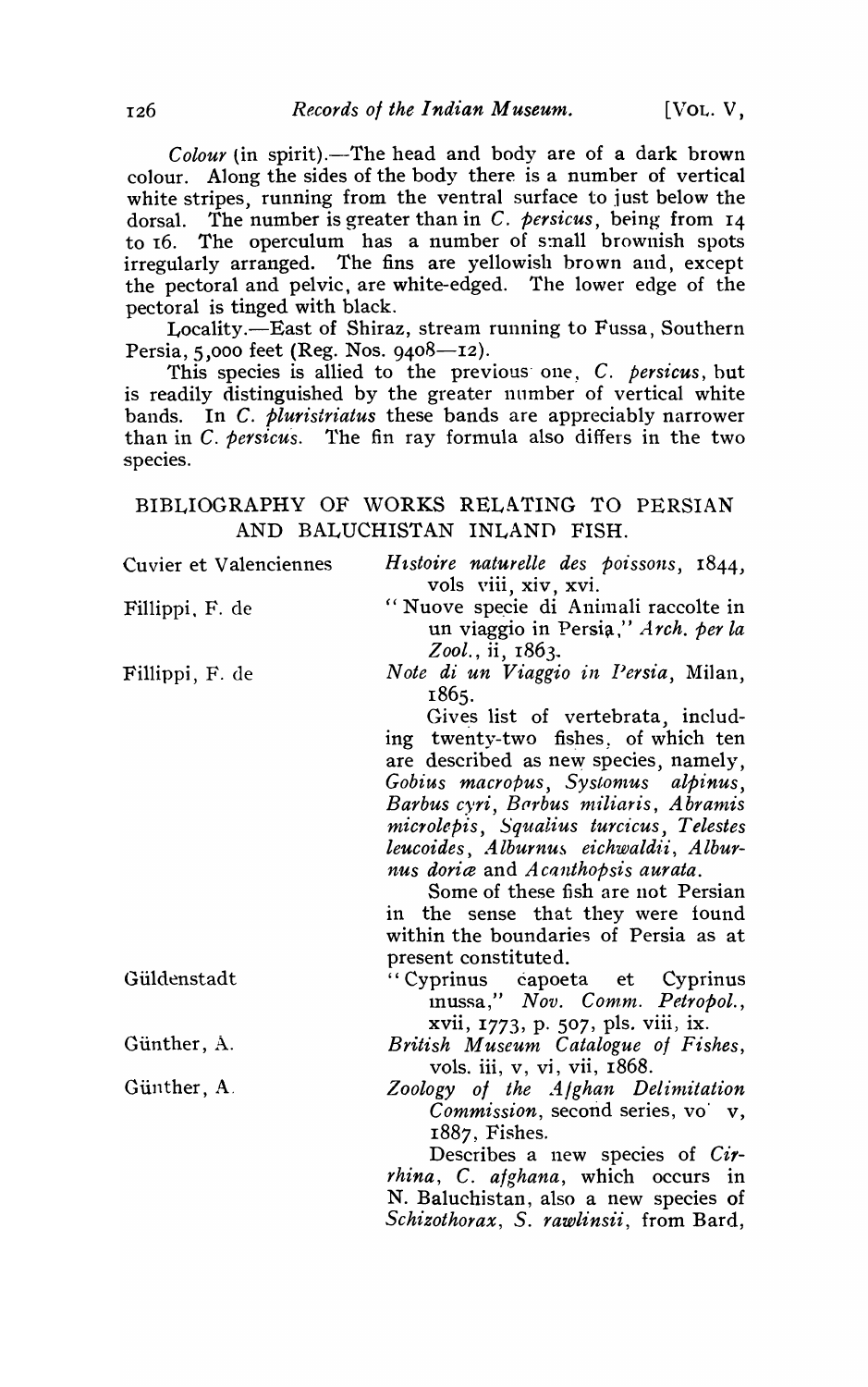Province of Khorassan, Persia. Also  $N$ *emachilus kessleri* from Nushki, N. Baluchistan.

Heckel, J.

Kessler, K.

Keyserling, Graf E.

" Ichthyologie," *Russegger, Reisen in Europa, Asien und Afrika, 1841-* 43, vols. i and ii, Stuttgart, 1843.

(1 have not been able to see this work but all the fish appear to be mentioned in Günther's Catalogue.)

Describes (amongst others)  $Cv\rho r i$ *nodon sophite, Cyprinodon punctatus,*  Barbus barbulus, Cobitis persa, Acanth*opsis. linea.* 

M *eln. Soc. Nat. St. Petersburg,* t. vii.

" Neue Cypriniden aus Persien," Zeit*schrift ges. Naturwiss.,* Berlin, xvii  $(1861)$ .

Describes the following as new species: *-Barbus microlepis*, Scaphio*don chebisiensis, Scaphiodon rostratus, Scaphiodon gracilis, Scaphiodon herat* $ensis,$  Scaphiodon asmussi, Alburnus *maculatus, Bung1'a nigrescens, Squalius latus.* All these species are figured. Scaphiodon macrolepis, Heck., and *Discognathus variabi1is,* Heck., are also recorded. Contains also a table for the determination of the species of *Scaphiodon.* 

*Catalogue Raisonné des Objets de Z oologie recueillis aans un voyage au*  C *aucase et jusqu' aux /rontieres actuelles de 1a Pcrse,* St. Petersburg. Imprimerie de l'Academie Imperiale'des Sciences, 1832.

Enumerates 38 species of fish, most if not all of which are outside the confines of Persia.

"Reptiles, Amphibiés et Poissons, recueillis pendant le voyage de M. N. A. Zaroudny en r898 dans la Perse," Ann. du Mus. Zool. de I' *Acad. Imp. des Sciences de St. Petersbourg, tome iv, 1899, p. 375.* Records following species from

Persia :—Ophiocephalus gachua, Cyprin*odon dispar, Capoeta amir, Schizo* $thorax$  poelzami, Schizothorax zaroudnyi, *Cirrhina afghana, Discognathus lamta, Discognathus variabilis.* 

Ménétriés, E.

Nikolski, A. M.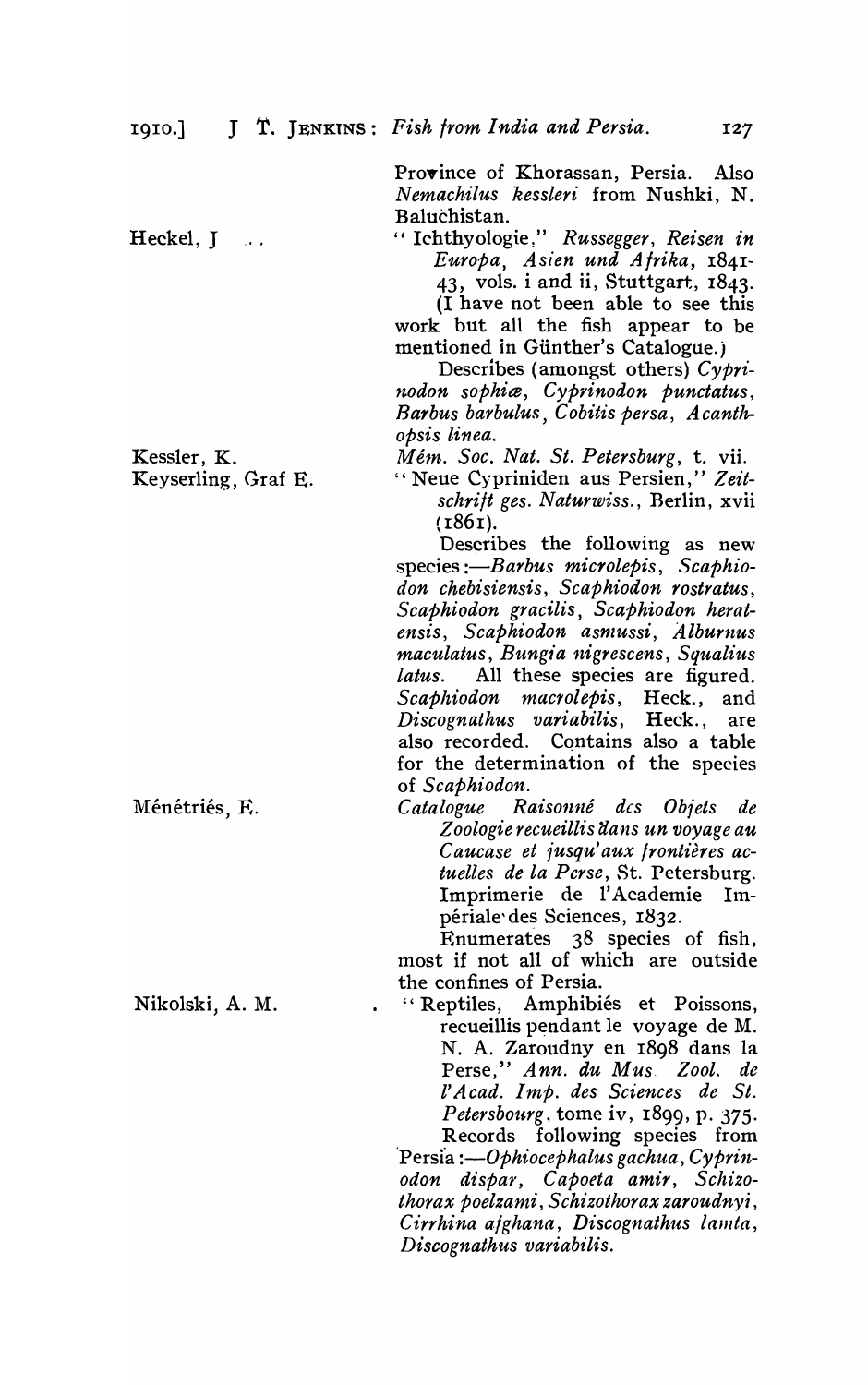Also describes as new *Barbus bampurensis* from Bampur River, *Cyprin*ion kirmanense from Schur-Ab in Kirman, *Nemachilus bampurensis* from Barman and *Nemachilus* sargadensis from Sargado. None of these are figured.

"Notice sur la faune ichthyologique de l'ouest de l'Asie et plus particulièrement sur les Poissons recueillis par M. Chantre pendant son voyage dans cette region,"  $Now$ *elles Archives du Muséum*, 2e serie, t. vii, 1884.

Gives a list of fishes recorded from Western Asia.

Steindachner, F. " Ichthyologische Mittheilungen" (vii), *Verh. zool.-bot. Ges. Wien, 1864,*  pp. 223–234.

Unites *Scaphiodon capoeta* and S. *socialis* of Heckel into one species under the former name.

II.-FISHES FROM PARESNATH HILL, W BENGAL.

Five species of fish were collected at Paresnath Hill by Dr. Annandale and myself in April 1909. They were obtained from a stream known as Sita Nullah at a height of 2,150 feet.

The specimens belong to three families,  $viz.$ —

SILURIDÆ:

*Glyptosternum saisii*, sp. nov.

CYPRINIDÆ.

COBITIDINÆ.

N *emacltilus savona.* 

CYPRININÆ.

*Discognathus lamta. Danio dangila.* 

### OPHIOCEPHALIDÆ.

*Ophiocephalus gachua.* 

*Glyptosternum saisii,* sp. nov. (PI. vi, fig. 6.)

D. 1-6, V 6, A. 10, P. 1-7, C. 14.

Length of head  $4\frac{1}{2}$  times, of caudal  $6\frac{3}{4}$  times, height of body  $6\frac{1}{2}$  times, in total length. Eyes approximately in mid length of

Sauvage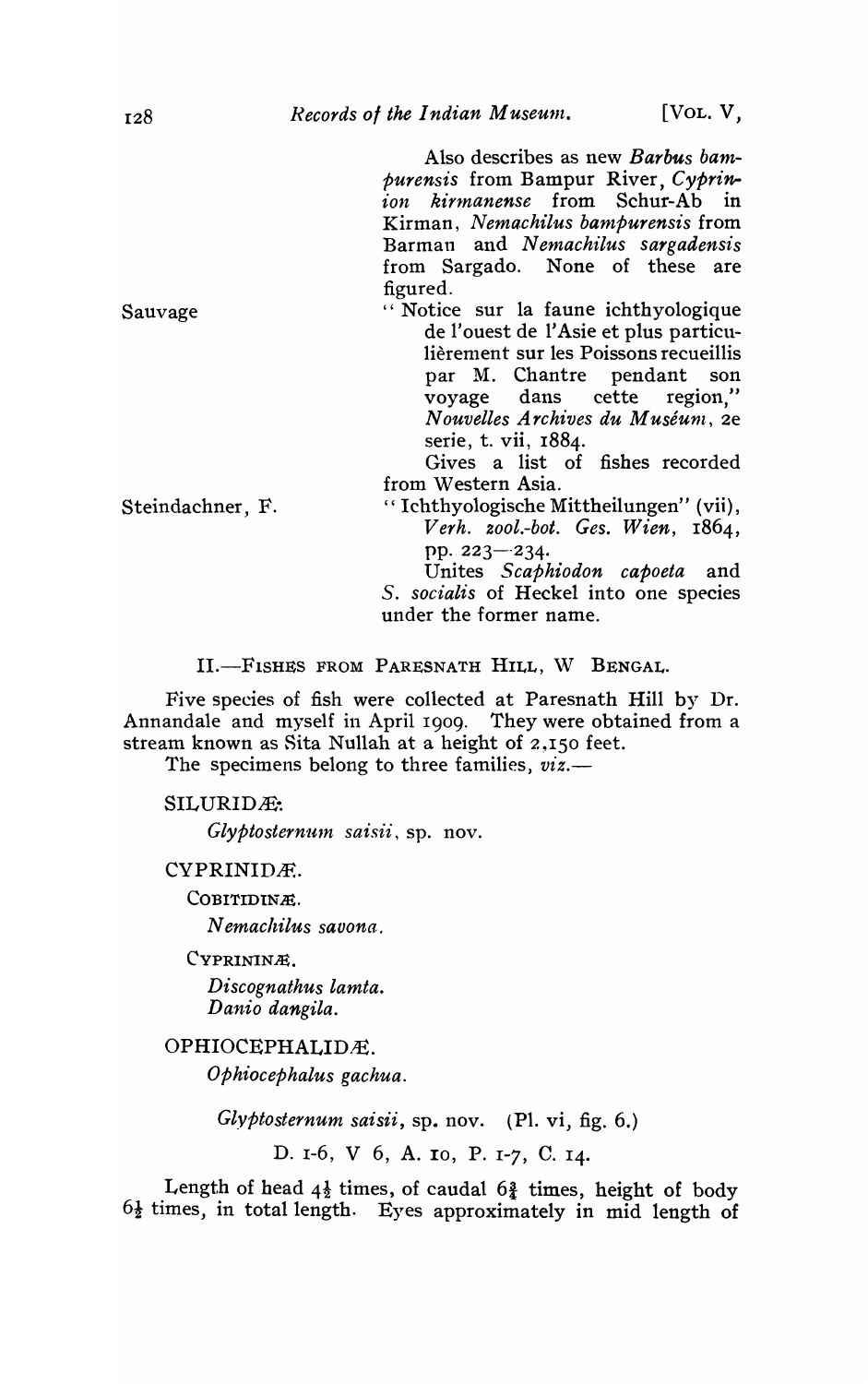head, width of interorbital space  $3\frac{1}{2}$  times in length of head. Upper jaw the longer, the width of the gape of the mouth  $2\frac{1}{3}$ times in the length of the head. Lips slightly fringed.

The maxillary barbels extend to just beyond the base of the pectoral fins, the nasals reach about three-quarters of the way to the orbit, the outer mandibular to the base of the pectoral and the inner to the gill opening. Teeth in the jaws villiform, palate edentulous.

Dorsal fins as high as body. Bases of adipose and first dorsal fins approximately equal, pectoral extending half-way to ventral. Pectoral spine flattened, strong, and coarsely serrated internally. Skin covering under surface of pectoral and ventral spines plicated.

*Colour.*-Greyish black all over except ventral thoracic and



*Glyptosternum saisii*, sp. nov.,  $\times$  2.

abdominal regions which are whitish. Fin membranes white, rays and spines black. Caudal fin with black spots. Caudal peduncle twice as long as high.

This species approaches *G. pectinopterum*, McClelland, a form which occurs in the Himalayas, throughout the Punjab, and at Kangra, Simla and Darjiling, but differs from it in the head being longer than broad, and in the adhesive apparatus being much longer than wide. The relative body proportions are also markedly different.

lll.-Two NEW SPECIES OF *Cynoglossus* FROM THE SUNDERBUNS.

While engaged in an enquiry into the fishery resources of the Sunderbuns, trawling was tried in several of the creeks. On the 25th August 1909, when fishing with the shrimp trawl off Morelganj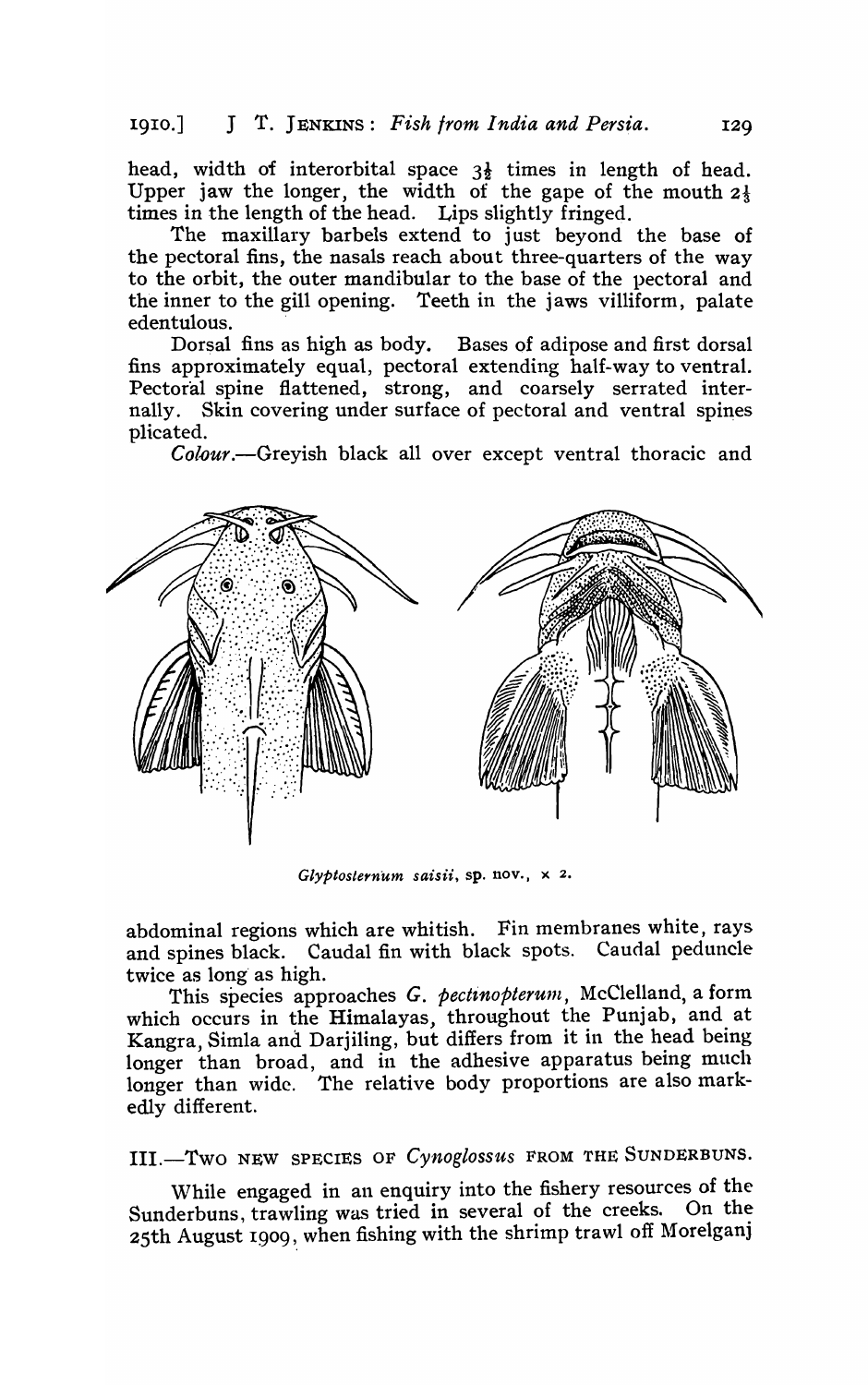(in the district of Khulna) in 10 fathoms water, two species of *Cynoglossus* \vere obtained which are here described as new.

*Cynoglossus acinaces,* sp. nov.

# D. 168-182, V. 5, A. 120-125. C. 12. L.1. 129-133.

Two lateral lines on coloured side, one on blind side. Scales between lateral lines on left side, where widest apart, 13. Length<br>of head  $5\frac{1}{2}$  times, height of body 7 times, in total length. Eves of head  $5\frac{1}{4}$  times, height of body 7 times, in total length. in middle of head; diameter 16 to 17 times in length of head; upper slightly in advance of lower and about  $\frac{1}{2}$  diameter apart. Cleft of mouth extending well behind posterior edge of eyes. Scales markedly ctenoid on coloured side, cycloid on uncoloured side.

*Colour.-Pale* greyish white.

This species comes nearest to C. *elongatus*, Günth., and to C. *lingua,* Ham. Buch. It however differs from both in the much larger number of rays in the dorsal and anal fins and in the greater slenderness of the body.

> *Cynoglossus delta* sp. nov. D. 95, V. 4, A. 70. L.l. 90.

Two lateral lines on the coloured, one on the blind side.

Scales on left side between lateral lines, where widest apart, 12. Length of head nearly 5 times, height of body 4 to 4'3 times, in total length. Eyes in anterior half of head : diameter 22 times in length of head; upper partly in advance of lower and a diameter apart. Cleft of mouth extending well behind posterior edge of eyes. Scales ctenoid on both sides.

*Colour.-Pale* yellow.

This species comes nearest to C. lida, Bleek., and C. *bengalensis,* Bleek. It differs from the latter in that its ventral fin is separate from the anal, and in its body being somewhat more slender. From C. *lida* it is differentiated by the smaller number of rays in the dorsal and anal fins.

### IV.-ON A COLLECTION OF FISH FROM KARACHI, WITH A DESCRIP-TION OF TWO NEW PLEURONECTIDS.

This collection of fish was obtained by purchase from Karachi In 1908 (February to May). Most of the specimens were bought in the markets, but in a few instances inedible species were collected from the fishermen. For the most part the collection consists of common species. The Pleuronectidae comprise two forms which are here described as new. The arrangement adopted is that of Day as being the most convenient for reference. All the fish were Teleosteans.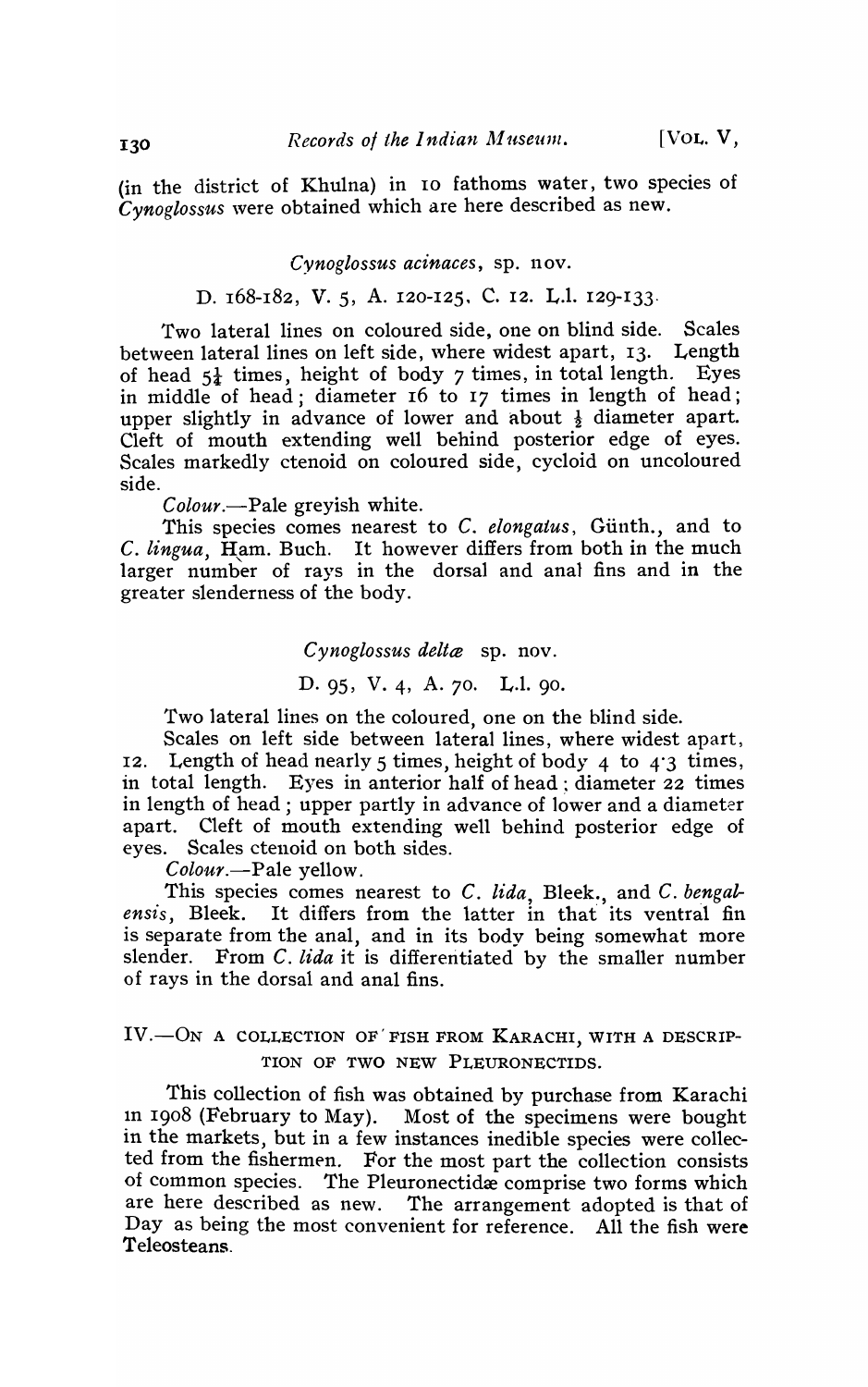### Physostomi.

SILURIDÆ. Arius dussumieri. CLUPEIDÆ. Clupea brachysoma. lile.  $\overline{\mathbf{v}}$ longiceps.  $\overline{\mathbf{z}}$ sindensis.  $,$ Chaloessus nasus. chacunda.  $\ddot{\phantom{a}}$ Chanos salmoneus.

### SCOMBRESOCIDÆ.

Belone strongylura.

#### Acanthopterygii.

PERCIDÆ. Lates calcarifer. Serranus diacanthus. lanceolatus. Lutjanus johnii. lioglossus.  $, \,$ Apogon bifasciatus. Therapon quadrilineatus  $\bar{j}$ arbua.  $, ,$ puta.  $, ,$ Pristipoma hasta. Diagramma cinctum. Gerres lucidus.

#### SQUAMIPINNES.

Scatophagus argus. Drepane punctata.

#### SPARIDÆ.

Pagrus spinifer. Chrysophrys berda. datnia.  $\ddot{\phantom{1}}$ sarba.  $\ddot{\phantom{1}}$ 

# TEUTHIDÆ. Teuthis oramin.

POLYNEMIDÆ. Polynemus tetradactylus. SCIÆNIDÆ. Otolithus ruber.

Sciæna belengeri. cuja.  $,$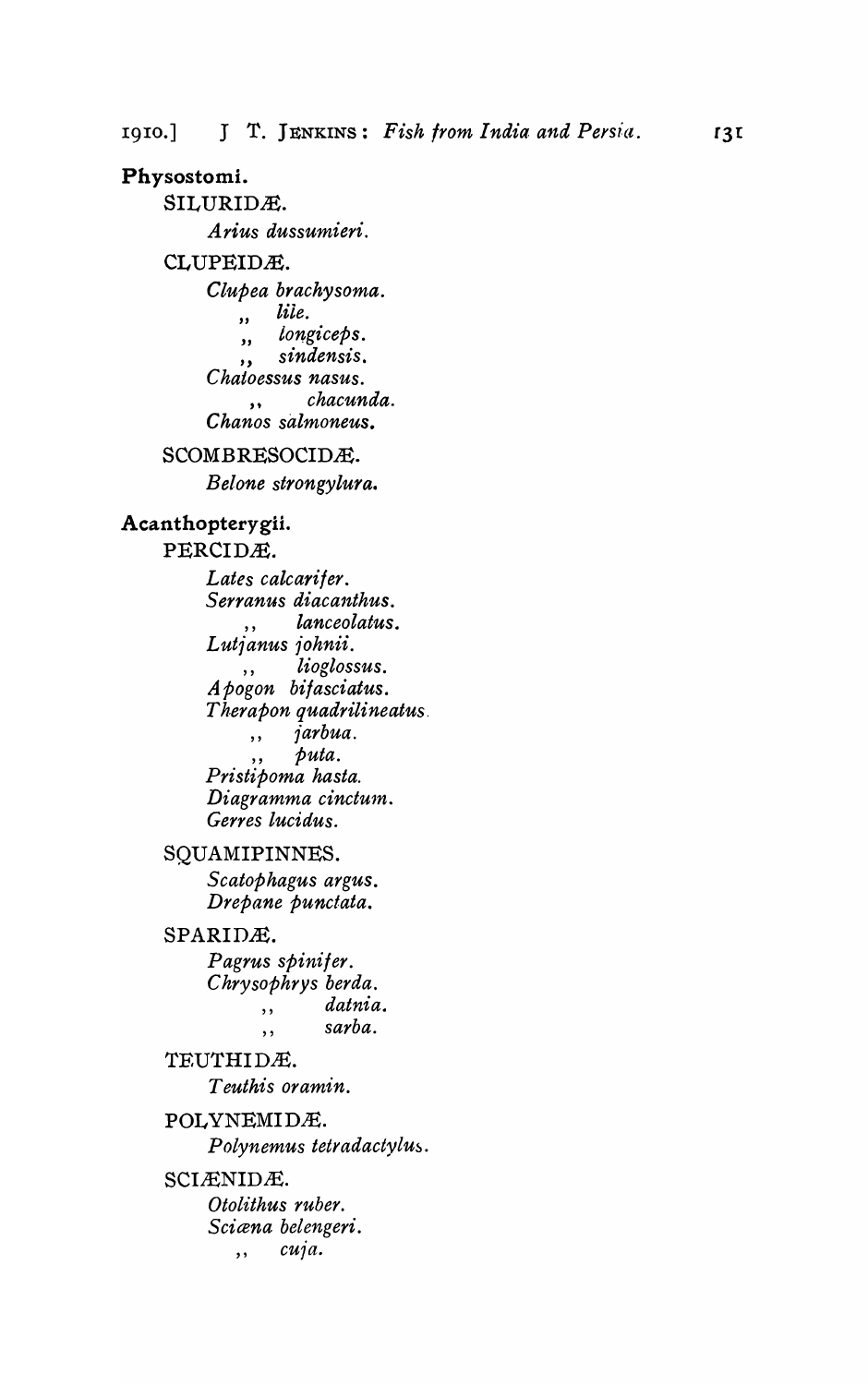#### CARANGIDÆ. Caranx gallus.  $hibpos.$  $,$ , rottleri.  $\ddot{\phantom{a}}$ sansun. Chorinemus moadetta. toloo. Trachynotus ovatus. Equula brevirostris. fasciata.  $, ,$ *insidiatrix.*  $, \cdot$

# SCOMBRIDÆ.

Cybium commersoni. Eiacate nigra.

### TRACHINIDÆ.

Sillago sihama.

### BATRACHIDÆ.

Batrachus grunniens.

### COTTIDÆ.

Platycephalus insidiator.

#### GOBIIDÆ.

Periophthalmus koelreuteri.

#### SPHYRÆNIDÆ.

Sphyræna jello.

## MUGILIDÆ.

Mugil carinatus.

- cunnesius.  $,$
- kelaartii.  $, ,$
- klunzingeri.  $\ddotsc$

# GLYPHIDODONTIDÆ.

Pomacentrus sindensis.

### Anacanthini-

PLEURONECTIDÆ.

Synaptura orientalis. Pseudorhombus arsius. Cynoglossus puncticeps (?).<sup>1</sup> Solea sindensis, sp. nov. Plagusia obscura, sp. nov.

<sup>&</sup>lt;sup>1</sup> The specimen is somewhat damaged and has not the markings of *puncticeps*, but the colour has possibly been dissolved out in spirit.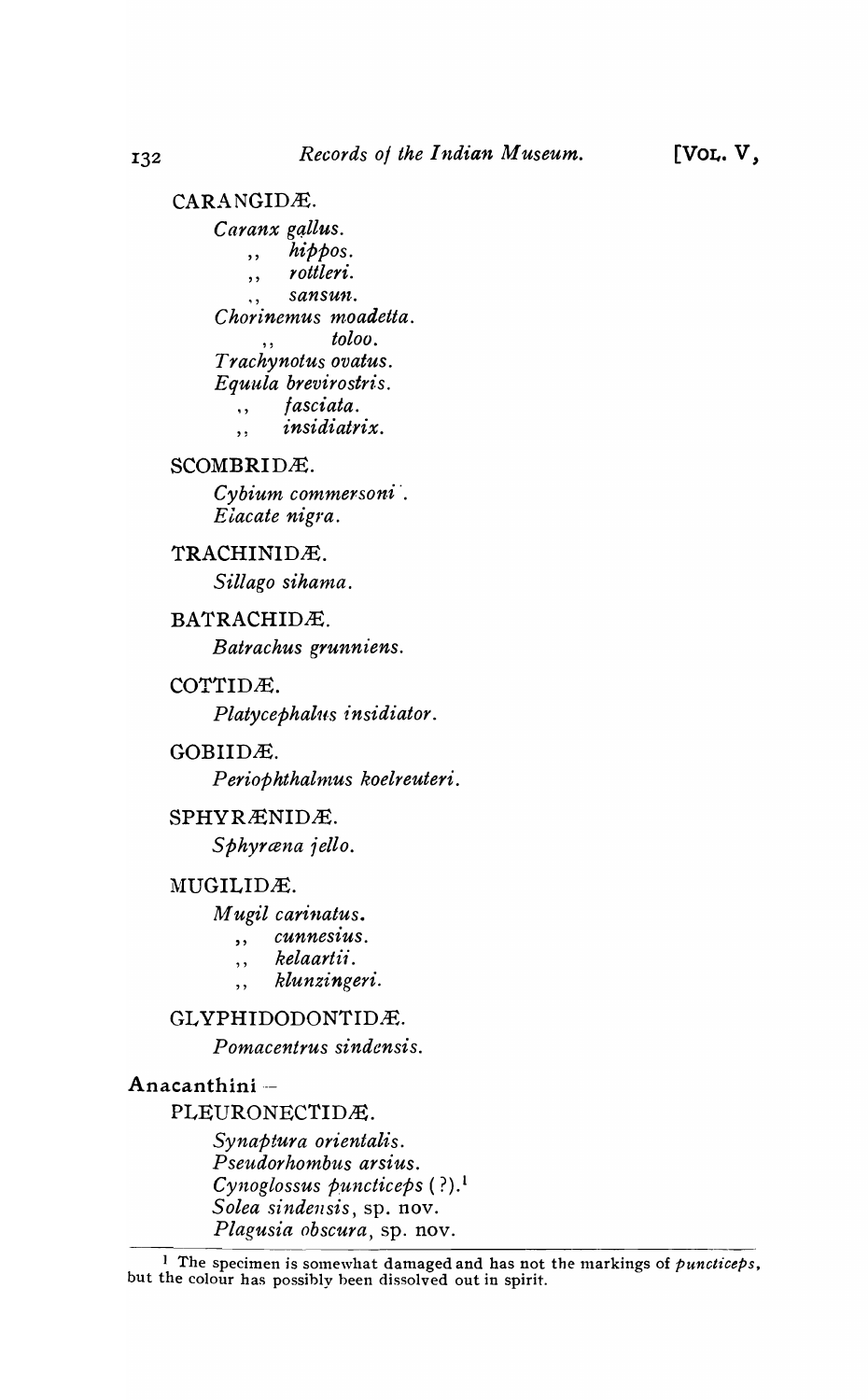# S *olea sindensis,* sp. nov.

### D. 70, V 4, P. 8, A. 50. L.1. 120.

Length of head 6 times, height of body 2'8 times, in total length, inclusive of caudal fin. Eyes about  $\frac{1}{2}$  diameter apart; diameter  $4\frac{3}{4}$  times in length of head; lower eye  $I_{\frac{1}{4}}$  diameters from end of snout. Nasal opening on coloured side immediately in front of lower eye, not situated on a papilla; that on blind side circular.

Scales ctenoid on both sides of body. Pectoral fin on coloured side with a black blotch on its outer third. Numerous short tentacles on anterior portion of head on blind side.

*Colour.-Dark* brown on coloured side with dark spots scattered over head, body and fins.

The genus *Solea* has, so far as I am aware, only once been recorded from the north-eastern part of the Arabian Sea. A specimen was obtained by the "Investigator" off the Kattiawar coast at a depth of 82 fathoms. This specimen is referred to a species described as *Solea umbralitis* by Alcock,<sup>1</sup> but is figured in the same paper and also in the *Illustrations 01 the Zoology 01 the Investigator*<sup>2</sup> as *Solea umbratilis*. The first name is so obviously due to a printer's error that one naturally refers to the species as *umbratilis*.

The species described above was obtained from Karachi market and is therefore certainly a shallow water form; it comes nearest to *S. ovata,* whereas *S. umbratilis* is a deep-sea form.

*Synopsis 01 the I ndian species of* Solea.

- A. Both pectorals present.
	- *a.* Height of body less than 3 in total length.
		- (I) Height of body  $2\frac{3}{4}$  in total length. D. 70. L.1 120 *S. sindensis.*
		- (2) Height of body  $2\frac{1}{4}$  in total length. D. 60-66. L.l. 110 S. *ovata.*
	- $b.$  Height of body 3 or more in total length.
		- $(I)$  Long tubular nostril. Body irregularly banded
		- $(2)$  Short tubular nostril. Body with black blotches
- B. Pectoral wanting on left (blind) side *S. indica.*
- C. No pectorals.
	- *a.* Less than 85 rays in dorsal fin.
		- (I) D. 70, A. 50. Numerous large black blotches on coloured side *S. umbratilis.*
		- (2) D. 77, A. 54. Coloured side very dark olive. *S. cyallca.*

1 *Journ. As. Soc. Beng.*, vol. lxiii, pt. 2. 1894, p. 131, pl. vii, fig. 3.  $2$  Fishes, pl. xv, fig. 4.

S. *hetcrorhi na.* 

S. *elongata*.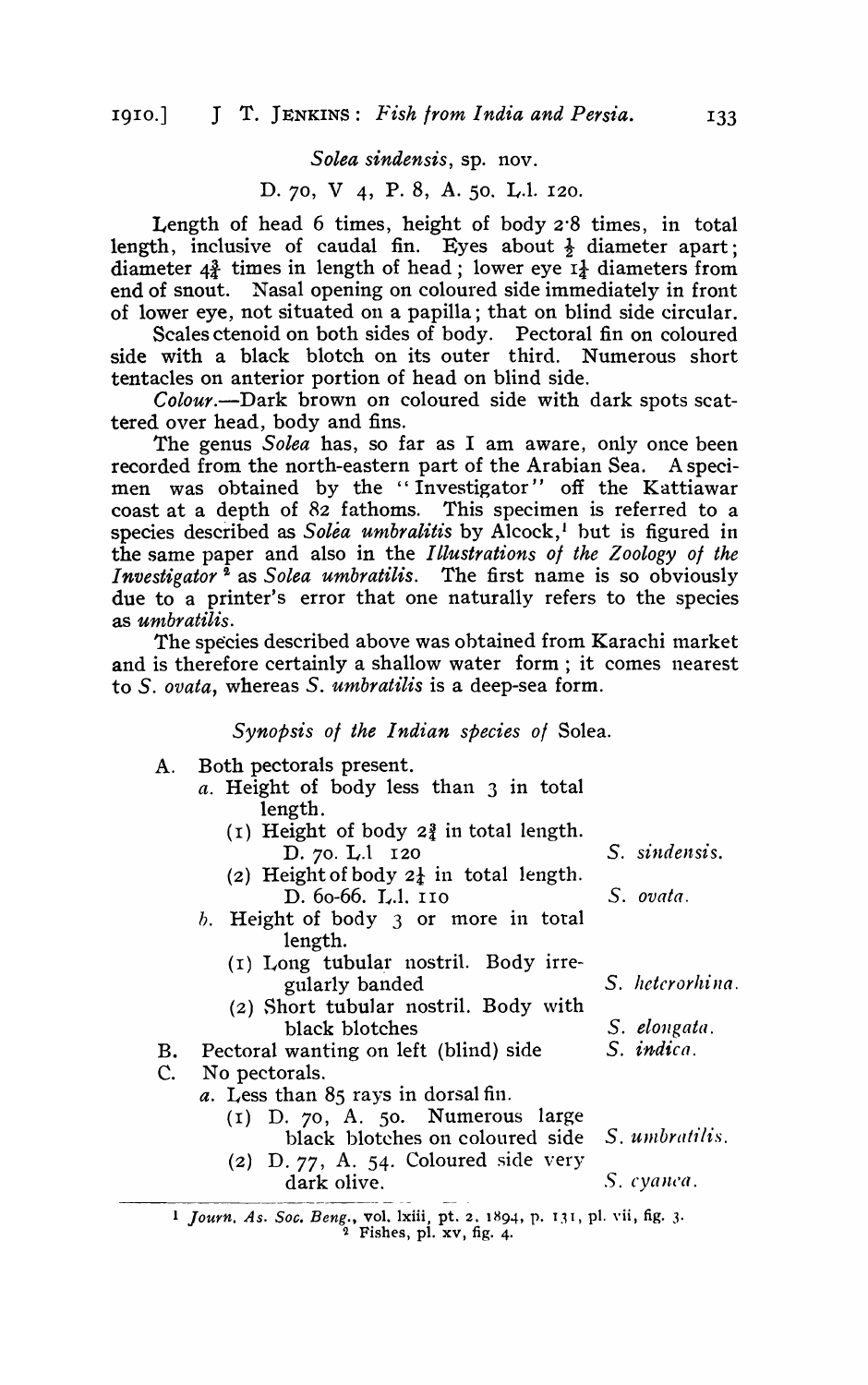- $b.$  More than  $85$  rays in dorsal fin.
	- D. 98. Complicated ocelli on coloured surface *S. oculus.*

*Plagusia obscura,* sp. nov.

D.94, V 4, A. 80, C.8. L.1. 112.

Length of head  $4\frac{1}{2}$  times, height of body 4 times, in total length, inclusive of the caudal. Eyes, 9 diameters in length of head, one diameter apart. Lips fringed. Nostril on coloured side small, that on blind side tubular and well developed. Two lateral lines on the coloured side separated where widest apart by 16 rows of scales. Scales ctenoid on both sides.

*Colour* dark brown, mnch darker than in C. *bilineata.* Each scale hghtest in centre.

Length of specimen 15'9 cm.

This species differs from *P. marmorata* in the smaller number of dorsal and anal fin rays and the body coloration, while from *P. bilineata* t is distinguished by the number of scales between the lateral lines on the coloured side and by the proportion of the body height to the length.

*Synopsis ot the Indian species of* Plagusia.

| A. Two lateral lines on coloured side sepa-        |  |  |  |  |  |  |
|----------------------------------------------------|--|--|--|--|--|--|
| rated by 16 or 17 rows of scales.                  |  |  |  |  |  |  |
| a. D. 99-106, A. 75-86. Body marbled P. marmorata. |  |  |  |  |  |  |
| b. D. 94, A. 80. Body not marbled $P$ obscura.     |  |  |  |  |  |  |
| B. Two lateral lines on coloured side sepa-        |  |  |  |  |  |  |
| rated by 13 or 14 rows of scales.                  |  |  |  |  |  |  |

D. 96-102, A. 70-74.

P. *bilineata.* 

V.-A LIST OF FISHES FROM LAKE CHILKA, TOGETHER WITH A DESCRIPTION OF A NEW SPEcms OF *Gobius.* 

The following list comprises two collections, one made by Mr. Hodgart, Museum collector, in the neighbourhood of Gopkuda Island in August 1907; the other by myself near Satpara in December 1908.

Satpara lies at the landward extremity of the narrow channel which connects Lake Chilka with the sea, whereas Gopkuda is far removed from the entrance.

On the way to the Lake (December 8th, 1908) three specimens of fish were purchased in the bazaar at Balgaon (B. N. Railway). These were identified as-

> NOTOPTERIDÆ. *Notopterus kapirat.*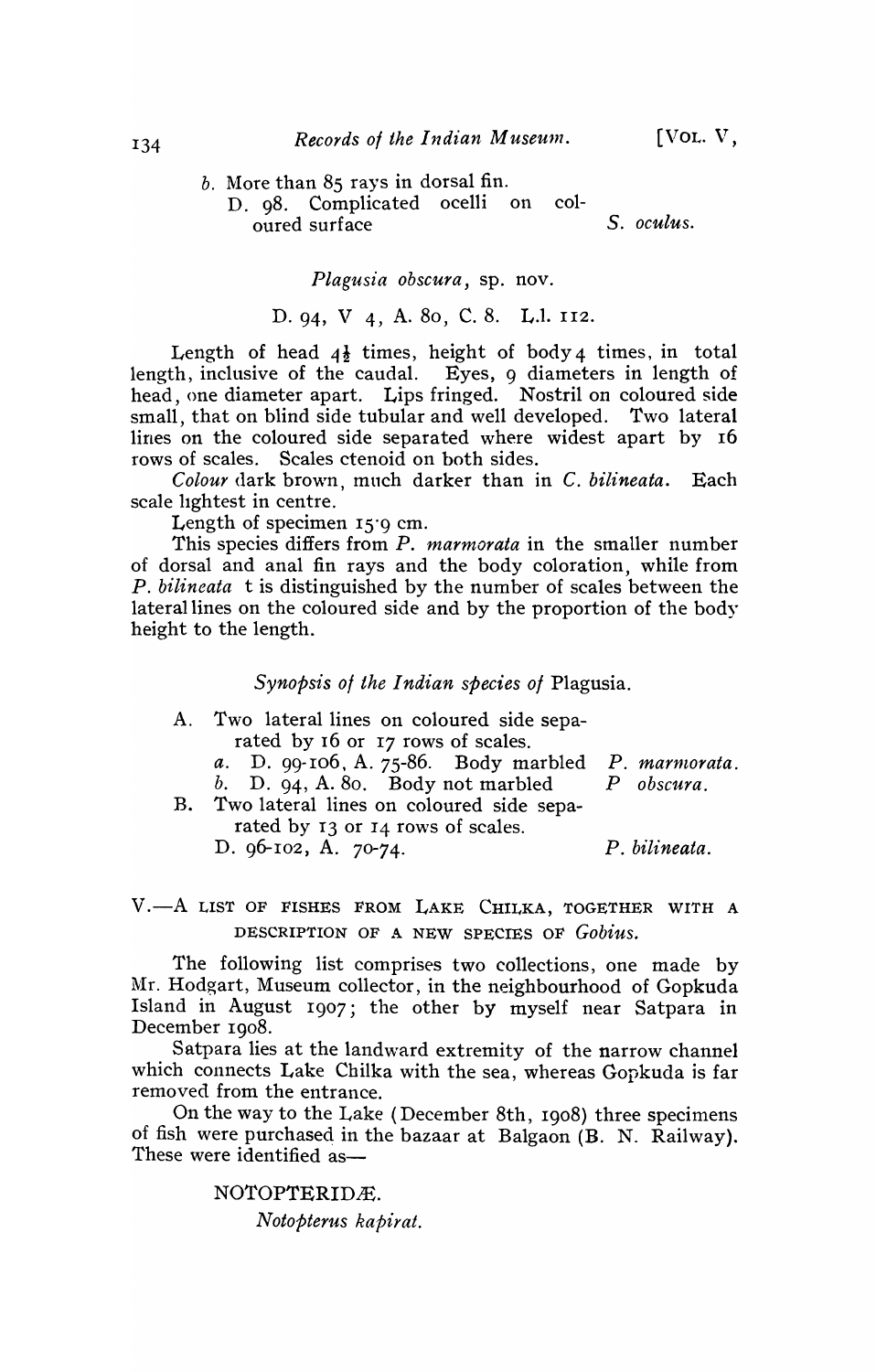# GOBIIDÆ. *Gobius striatus.*

# OPHIOCEPHALIDÆ. *Ophiocephalus striatus.*

In the following list of the lake fish the letter G indicates that the fish was caught near Gopkuda Island, while S indicates Satpara.

### EIasmobranchii.

CARCHARIIDÆ. C *archarias Imelanopterus.* S.

### MYLIOBATIDÆ.

*A etobatis flagellum.* S.

# Physostomi.

SILURIDÆ.

*M acrones vittatus.* S. *Osteogeniosus militaris.* S.

#### CYPRINIDÆ.

*Barbus amphibius.* G.

#### CLUPEIDÆ.

*Clupea lile.* G. *Chatoessus nasus.* G. S. *Elops saurus.* G. S. *Engraulis mystax.* G. " *malabaricus.* S.

### SCOMBRESOCIDÆ.

*Belone strongylura.* S. *Hemirhamphus limbatus.* S.

### CYPRINODONTIDÆ.

*H aplochilus panchax.* G.  $m$ *melanostigma.* 

# Acanthopterygii.

PERCIDÆ. *Gerres lucidus.* S. *Pristipoma hasta.* S. *Therapon jarbua.* S. " *puta.* S.

# SPARIDÆ.

C *hrysophrys berda.* O. S. *sarba.* G. S. "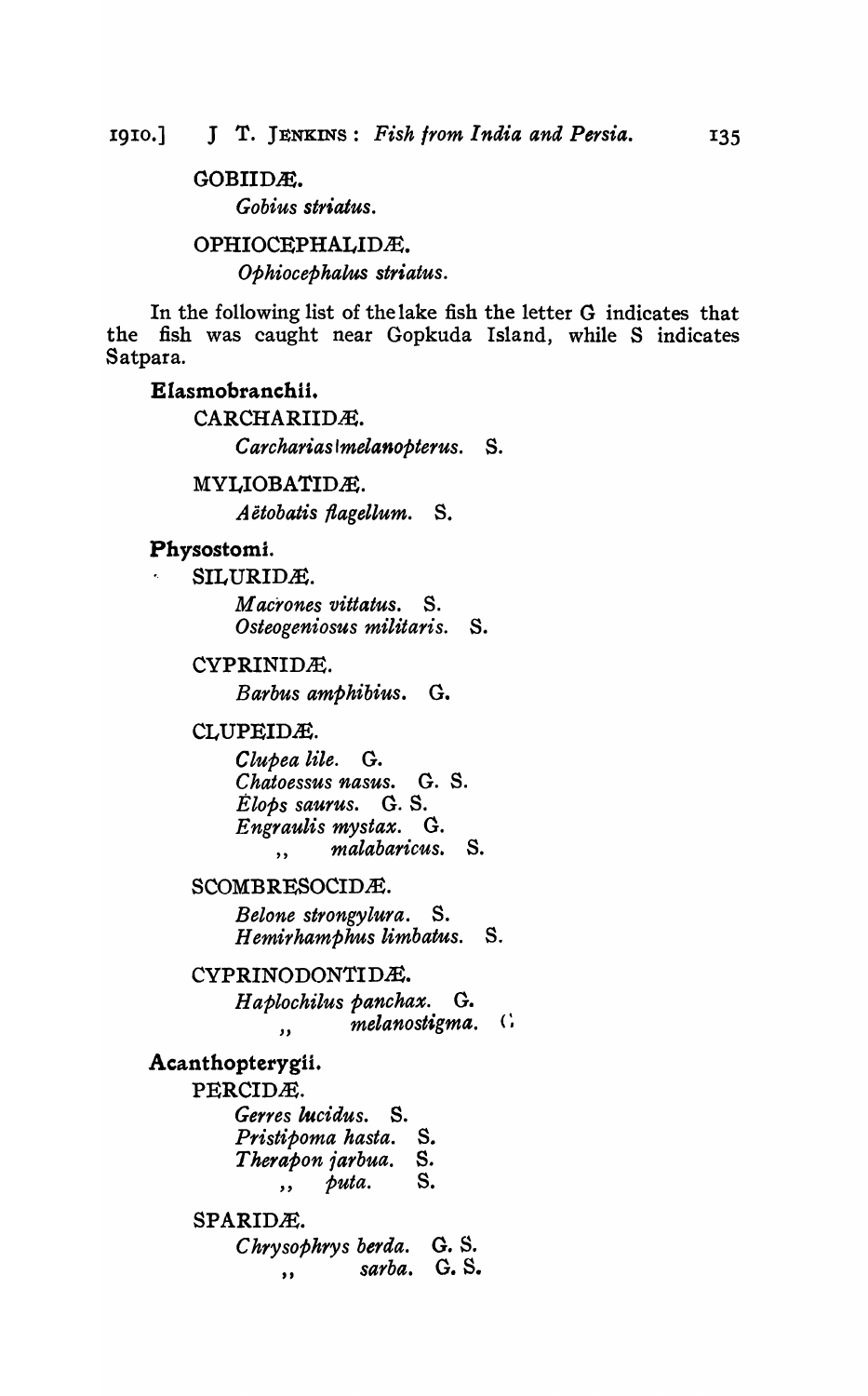```
POLYNEMIDÆ.
```
*Polynemus tetra dactylus.* G. S. " *plebeius.* S.

SCIÆNIDÆ.

*Umbrina macroptera.* S *" russeltii.* G. *Scicena albida.* G.

CARANGIDÆ.

*Equu/a blochii.* S. *" edentula.* G. S. *Caranx ire.* G. ,, djedaba. S. *Gazza cequlilormis.* S. *Psettus argenteus.* S.

TRACHINIDÆ. *Siltago sihama.* S.

GOBIIDÆ.

*Gobius chilkensis,* sp. nov. G.

MUGILIDÆ.

*M ugit klunzingeri.* S.

- 
- " *oeur.* G. S. , , *olivaceus.* G.
- " *seheU.* S.

Plectognathi.

SCLERODERMI.

*Triacanthus brevirostris.* G. S.

At Gopkuda purely freshwater species such as *Barbus amphibius, Haplochilus panchax* and *H. melanostigma* occur. These are not represented at Satpara.

In March 1909 trawling was carried on on the Bengal Government vessel the "Golden Crown" off the entrance to Lake Chilka in depths of about 27 fathoms on a muddy bottom.

On comparing the fish obtained in these hauls with those from the lake, one finds that there are four species common to the three lists, namely *Chatoessus nasus, Chrysophrys berda, Equula edentula* and *Triacanthus brevirostris;* while there are five other species found both in the sea off the lake entrance and at Satpara, but not at Gopkuda Island. These are *Umbrina macroptera, Caranx diedaba, Polynemus plebeius, Therapon iarbua* and *Pristipoma hasta.* 

It is certainly rather curious that while purely marine forms were obtained together with freshwater species from Gopkuda, typical estuarine types such as *Osteogeniosus militaris* should not have been found there.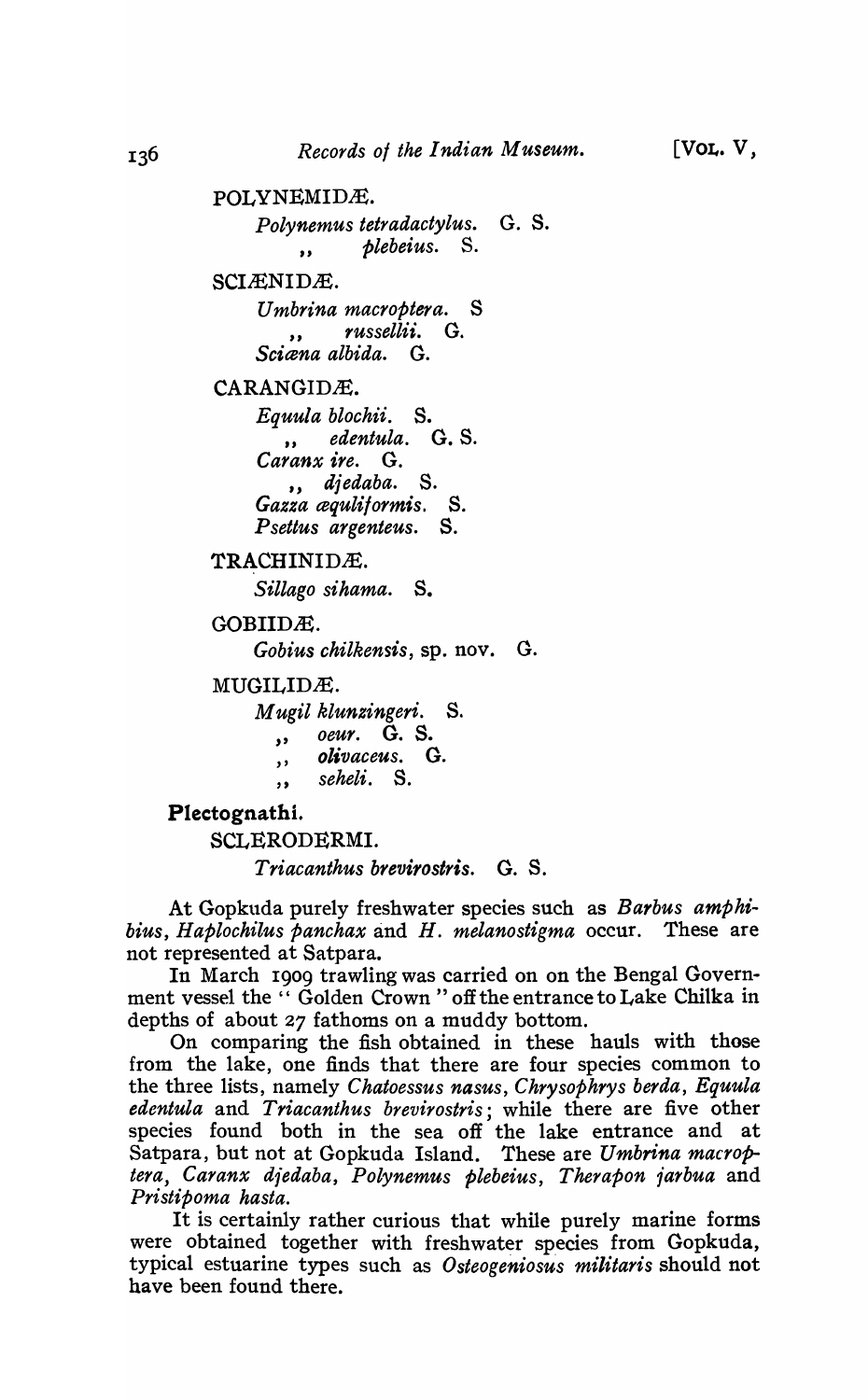Several female specimens of *H aplochilus melanostigma* were obtained which were carrying a mass of eggs attached to the abdomen (see pI. vi, fig. 7). The average number of eggs so attached is from 30 to 36. These are affixed by a number of slender filamentous processes given off from a central ligament which protrudes from the external genital opening. Each egg is about a centimetre in diameter and the shell, which is quite distinct from the egg proper, has on its external surface a number of minute processes (see fig.  $7a$ ).

*Gobius chllkensis,* sp. nov. (PI. vi, fig. 2.)

D. I-5-1-7, P. 14, V 1-4, A. 8, C. 28.

Length of head 6 times, of caudal fin  $4\frac{1}{5}$  times, height of body  $5\frac{1}{4}$  times, in total length. Eye-diameter equal in length to snout and interorbital space and  $3\frac{1}{2}$  times in length of head.

Interorbital space slightly concave. Width of head  $\frac{3}{4}$  of length, height also  $\frac{3}{4}$  of length. Upper jaw the longer, cleft of mouth extending to middle of orbit. No canine teeth. Preopercle minutely serrated.

Spines in first dorsal fin variable. Posterior extension of 2nd dorsal and anal ray very variable, in some instances reaching nearly to origin of caudal. Caudal rounded.

*Colour* pale yellow, margins of scales black. Dorsal and caudal spotted in bands. Pectoral colourless. Ventral sometimes colourless, sometimes with black rays. Anal colourfess, but membrane with minute black spots.

Locality.-Lake Chilka, Gopkuda Island.

This species comes near *G. giuris*, but differs in that the lower jaw does not project and in that the snout is not elongate. The posterior extension of the ventral is also much more marked in *G. giuris.* There are twelve specimens in the collection and their measurement in millimetres from the tip of the snout to the extremity of the tail is respectively 44, 42, 42, 41, 40, 39, 36, 32, 25, 21, 2I and Ig.

VI.-SOME FISH FROM UPPER BURMA.

Two collections of Burmese fish have recently been added to the Indian Museum; one was purchased by Dr. Annandale in the market at Mandalay (March Ig08), while the other was obtained by Mr. J Coggin Brown of the Geological Survey of India at Bhamo, Upper Burma, in January 1909. Some of the specimens in the latter collection were obtained from a tank (T), others from the Irrawaddy River (R).

**TELEOSTEI.**  Physostomi. SILURIDÆ. *CaUichrous pabo.* Mandalay. *Macrones cavasius.* Mandalay.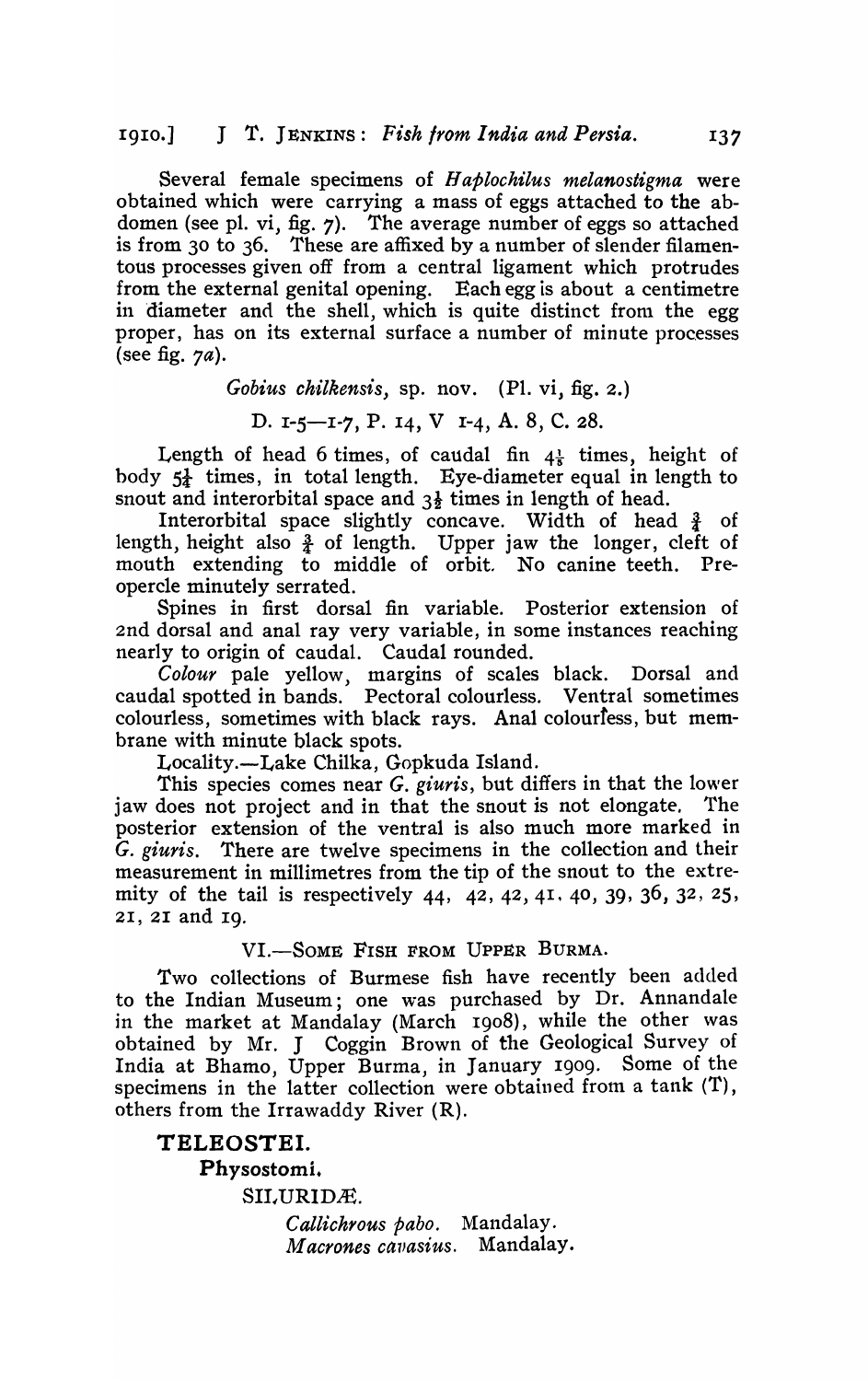M *acrones bleekeri* var. *burmanicus.* Bhamo (T) *Saccobranchus fossilis.* Bhamo (T).

CYPRINID£.

*Rohtee belangeri.* Mandalay. *Cirrhina mrigala.* Mandalay. *Nuria danrt"ca* var. *alta.* Mandalay. Bhamo (R). *Rasbora daniconius.* Bhamo (R). *Barbus tetrarupagus.* Bhamo (R).

COBITIDINÆ.

*Lepadocephalichthys guntea.* Mandalay.

CLUPEID£.

*Clupea variegata.* Mandalay.

NOTOPTERID£.

N *otopterus kapirat.* Mandalay.

### **Acanthopterygii.**

PERCID£.

A *mbassis baculis.* Mandalay. ranga. Bhamo (R).

RHYNCHOBDELLID£.

M *astacembelus zebrinus.* Mandalay.

#### OPHIOCEPHALID.E.

*Ophiocephalus marulius.* Mandalay. " *punctatus.* Bhamo (T).

#### LABYRINTHICI.

A *nabas scandens.* Bhamo (T).

Of the above *Barbus tetrarupagus* and *Lepadocephalichthys guntea* have not previously been recorded from Burma though their distribution in India is wide.

VII.-THE SPAWNING OF THE HILSA.

During 1909 I was able to examine Hilsa *(Clupea ilisha)* at various places in the province of Bengal. Unfortunately, through circumstances over which I had no control, the investigation into the spawning habits of this fish was suspended at a time when it seemed probable that its spawning grounds would be located. The results of the investigation are appended here for the benefit of anyone who may care to follow up the question.

There can be no doubt whatever that the Hilsa, like the American and European "Shad" *(Clupea sapidissima* and C. *alosa* and *finta),* is an anadromous fish, that is, it ascends the rivers from the sea in order to spawn. The spawning places and habits of the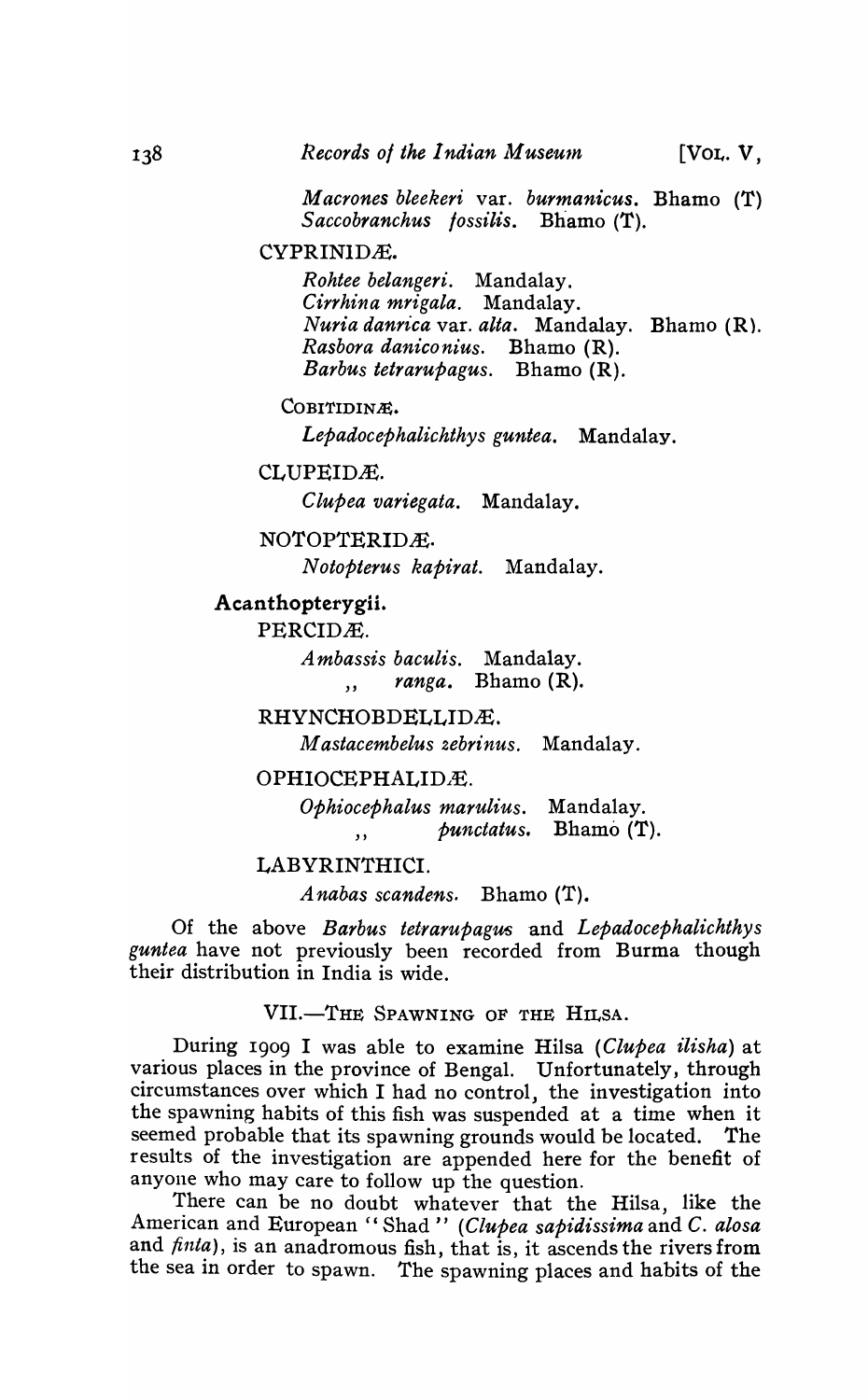American Shad (C. *sapidissima)* are now well known I and artificial hatching of this fish is extensively practised in the United States. Nothing is known of the details of the spawning of the European Shad (C. alosa and *finta*)<sup>2</sup> or the Indian Hilsa. Recently the ripe eggs of the Hilsa have been obtained in the Madras Presidency by Mr. Wilson of the Madras Fisheries, but so far as one can ascertain they were not obtained on the natural spawning grounds, but at a weir which dammed up the stream and so prevented the . upward migration of the fish'. The diameter of the eggs is not given.

In Bengal it appears that the Hilsa move up the rivers in the rains and down towards the sea on their return journey from December to February. Spent Hilsa are abundant in Lake Chilka in December. Since they are full of roe in the rains and spent from December to February, it follows they must have deposited their spawn in the rivers.

Adult fish were examined between the middle of June and the 8th. October. From the 17th to 2Ist June specimens were obtained in the Calcutta markets and examined in the Museum. These fish were from Sara Ghat (in the province of Eastern Bengal and Assam). The males even at this period of the year had ripe spermatozoa but no female was obtained either ripe or spent. Eggs from the females were examined in normal salt solution and the diameter of the eggs was found to be  $0.5$  mm.

Subsequently visits were paid to Sara Ghat, Rajmahal, Khulna, Bagherbat, Monghyr and Kooshtea in the order named and live fish were examined and search made as far as practicable, with a fine-meshed net, along the banks of the river for the fry of the Hilsa.

In the following table the diameter of the eggs, and the condition of the reproductive organs of the males at each of the abovementioned places is shown : $-$ 

| Place.                                                                                                              | Date.                                                                           |                      | Average diameter of<br>eggs in mm.                          | Condition of<br>testes.             |
|---------------------------------------------------------------------------------------------------------------------|---------------------------------------------------------------------------------|----------------------|-------------------------------------------------------------|-------------------------------------|
| Sara Ghat<br>Rajmahal<br>$\bullet$ $\bullet$ .<br>Hooghly at Calcutta<br>Khulua<br>Bagherhat<br>Monghyr<br>Kooshtea | June 25<br>$July -7$<br>Aug. 20<br>Aug. 23<br>Aug. 25<br>Sep. 22-25<br>Oct. 7-8 | $\ddot{\phantom{a}}$ | o·66<br>о∙б<br>O <sub>1</sub><br>0.20<br>$\circ$ 68<br>0.68 | Ripe.<br>Immature.<br>Ripe.<br>Ripe |

1 See J. A. Ryder, *Rep. U. S. Fish Gomm.* for 1885, No. 13, pp. 523-533. pIs. xiv-xxii, 1887.

<sup>2</sup> But see P. P. C. Hoek, *Tijdschrift d. Nederlandsche Dierkund. Vereeniging.*, Leiden, 1888, Supplem. deel ii, pp. 313-17, taf. vi, figs. 6-8 (young stages of C. *alosa),* and E. Ehtenbaum, *Wissenscka/t. Meeresuntersuch. Ansi. Helg.,* Bd.l, S. 54-63, taf. ii, figs. 9-15, 1894. P. P. C. Hoek, *Verlag v. d. staat. d. nieder iandische Zeevischerijen* over 1896. Bijlage v. Rapport over het visschen met Ankerkuilen bes. p. 290, ff., pls. ii-iv (young of C. *alosa* and C. *finta*).